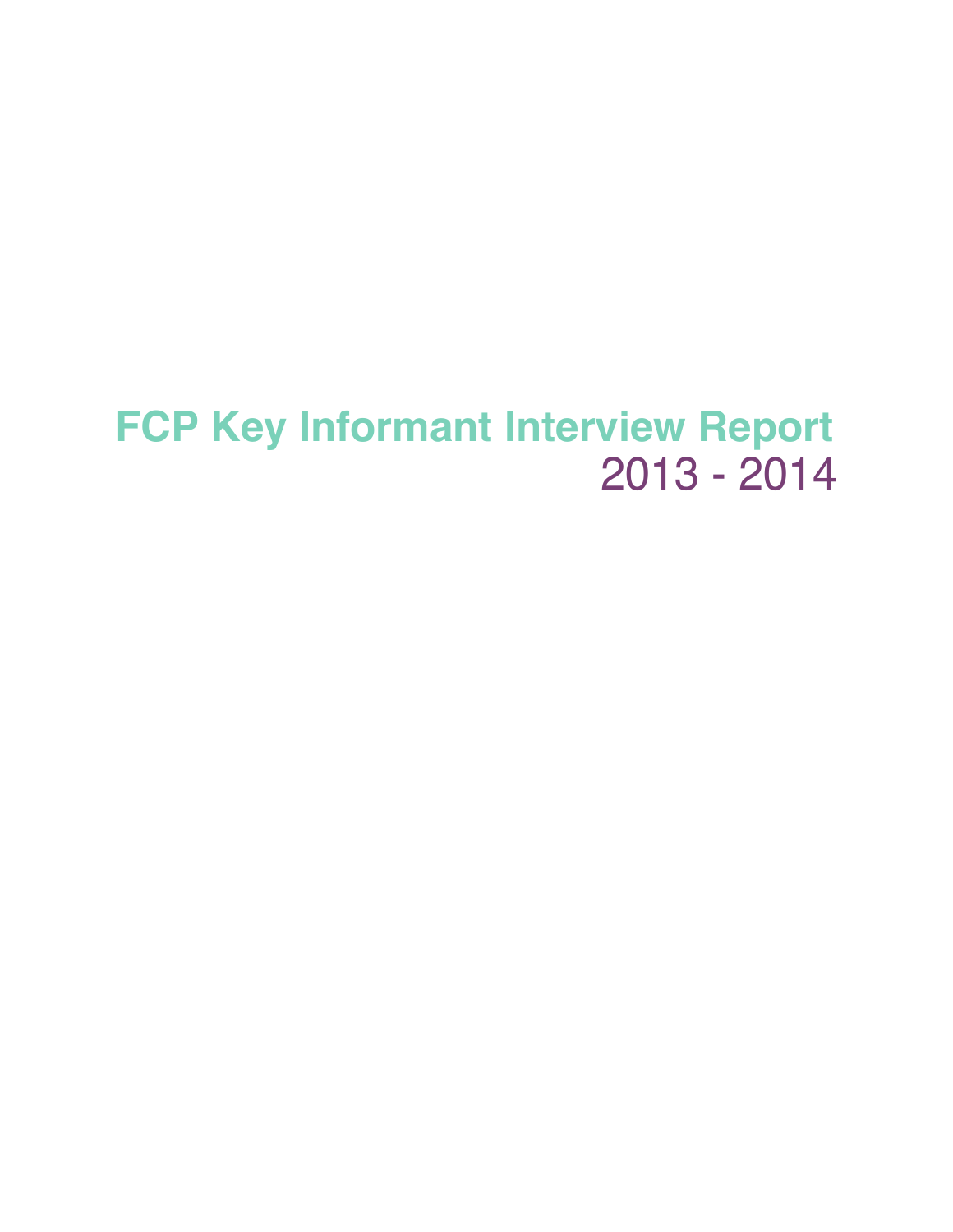# **Background**

In August 2013, Drexel University School of Public Health was hired by Foundations Community Partnership (FCP) to evaluate the foundation's grant making after seven years. The evaluation design included a quantitative online survey of past and current grantees, and qualitative interviews of key FCP stakeholders. The "key informant" portion of the FCP evaluation aimed to gather descriptive information from a broad range of Bucks County community members, including those who may not have extensive experience with FCP or its programs.

## **Methods**

Key informants were split into 6 categories. From February to May 2014, the Drexel School of Public Health team conducted 13 phone interviews within these 6 FCP key informant categories:



- $\cdot$  Community Leaders (2)
- $\cdot$  Donors (2)
- Board Members (2)
- Summer Youth Corps Participants (2)
- $\cdot$  Host Agencies (2)
- $\cdot$  Grantees (3)

The Drexel team obtained contact lists for each of the six categories, and then selected interviewees within the stakeholder groups at random to control for selection bias. Each selected interviewee was contacted three times by phone and email in order to give equal chance for participation. If selected interviewee did not respond, another individual from within that category was selected until at least two individuals were interviewed in each category. The Drexel team scheduled and conducted the 15-20 minute long interviews. Questions covered topics such as the participants' history with FCP, perceptions of FCP, and provided the opportunity to reflect on FCP's impact in the community or ways to improve their impact. A core set of questions were common to all interviewees, and a subset were specific to each key informant group.

The results of these interviews were analyzed using NVivo qualitative software to identify major themes and trends within and across all key informant groups. Participant quotes that illustrate these major themes are displayed throughout this report.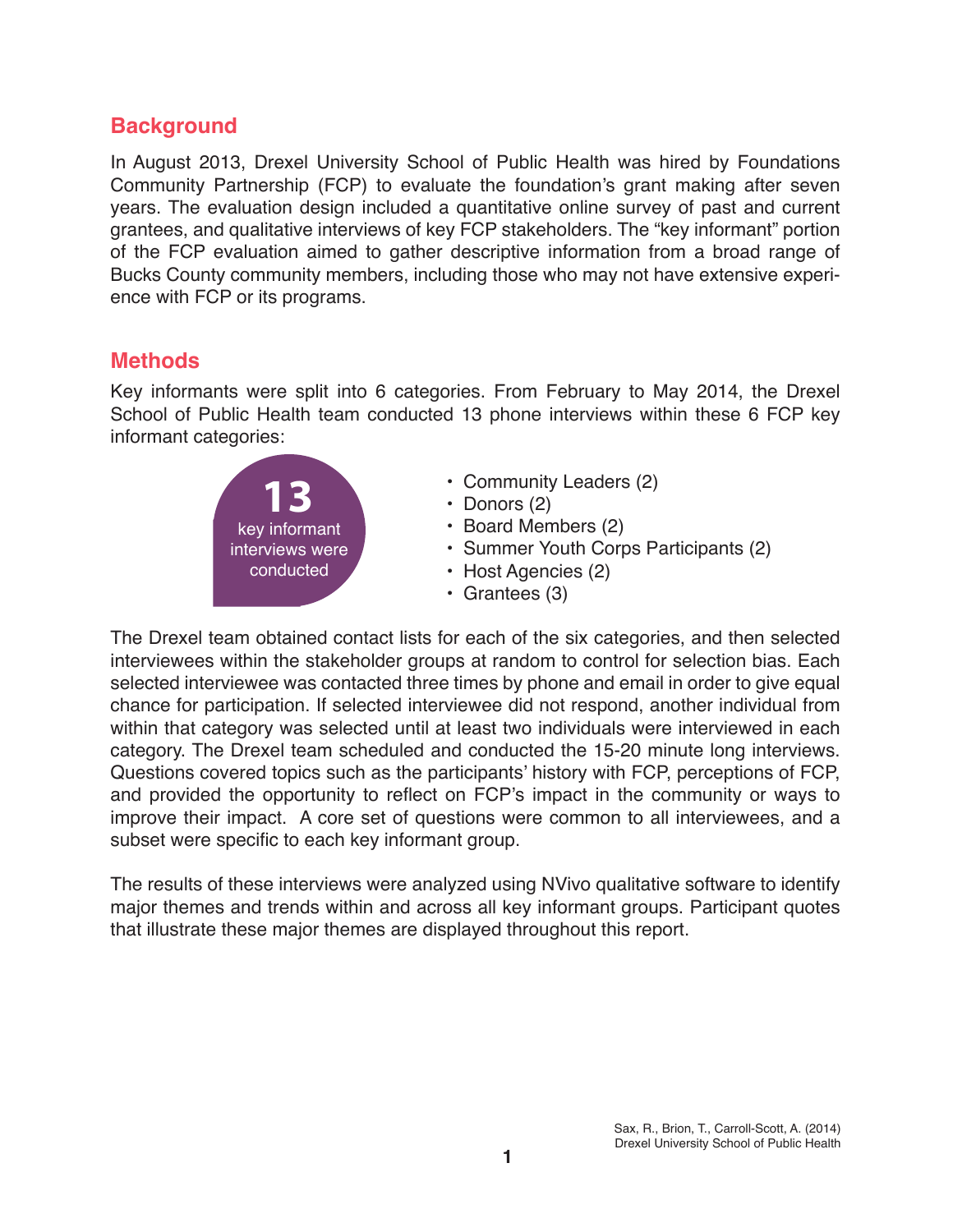## **Results**

#### **Key issues facing Bucks County**

Participants were asked what they see as the major issues affecting Bucks County. One theme discussed across participant groups was county-wide economic and geographic disparities.

Many participants referred to the regional perception of Bucks County as a wealthy area, which masks the pockets of need that have been neglected by services and programs. Participants also discussed the wide deviation of socioeconomic status within areas of Bucks County, where services should be focused accordingly.

*"[Bucks County] is viewed as a wealthy county... which hides the fact that there are a substantial group of people in the county who are struggling"*

*Affordable housing* was another major concern of respondents. Inflated housing prices have contributed to the rising rates of homelessness in Bucks County, which has increased the strain on local social service agencies. Participants described how the lack of affordable housing affects not just disadvantaged Bucks County residents, but also has a major impact on the future growth of the area as well.

Poverty and mental health services were two other County issues participants discussed. When asked whether and to what extent FCP's work is aligned with these issues, participants reported that FCP is addressing these Bucks County issues by funding needed social services, and providing capacity building to County organization applicants and grantees.

*"[FCP is an] outstanding program, Bucks County is becoming increasingly reliant on them as federal/state dollars drop off..."*

#### **Strengths as an Organization**

Participants were asked to describe FCP's strengths as an organization. FCP was generally viewed as a community member tuned in to the needs of the community, with the ability to adapt as these needs change. Another repeated theme was FCP's ability to nourish local relationships through clear communication and community events and workshops.

Participants identified several common attributes:

**Community focus:**

• FCP is perceived as involved and supportive in Bucks County community

*"Since they visit organizations, they have their finger on the pulse of what is happening in the county"*

> Sax, R., Brion, T., Carroll-Scott, A. (2014) Drexel University School of Public Health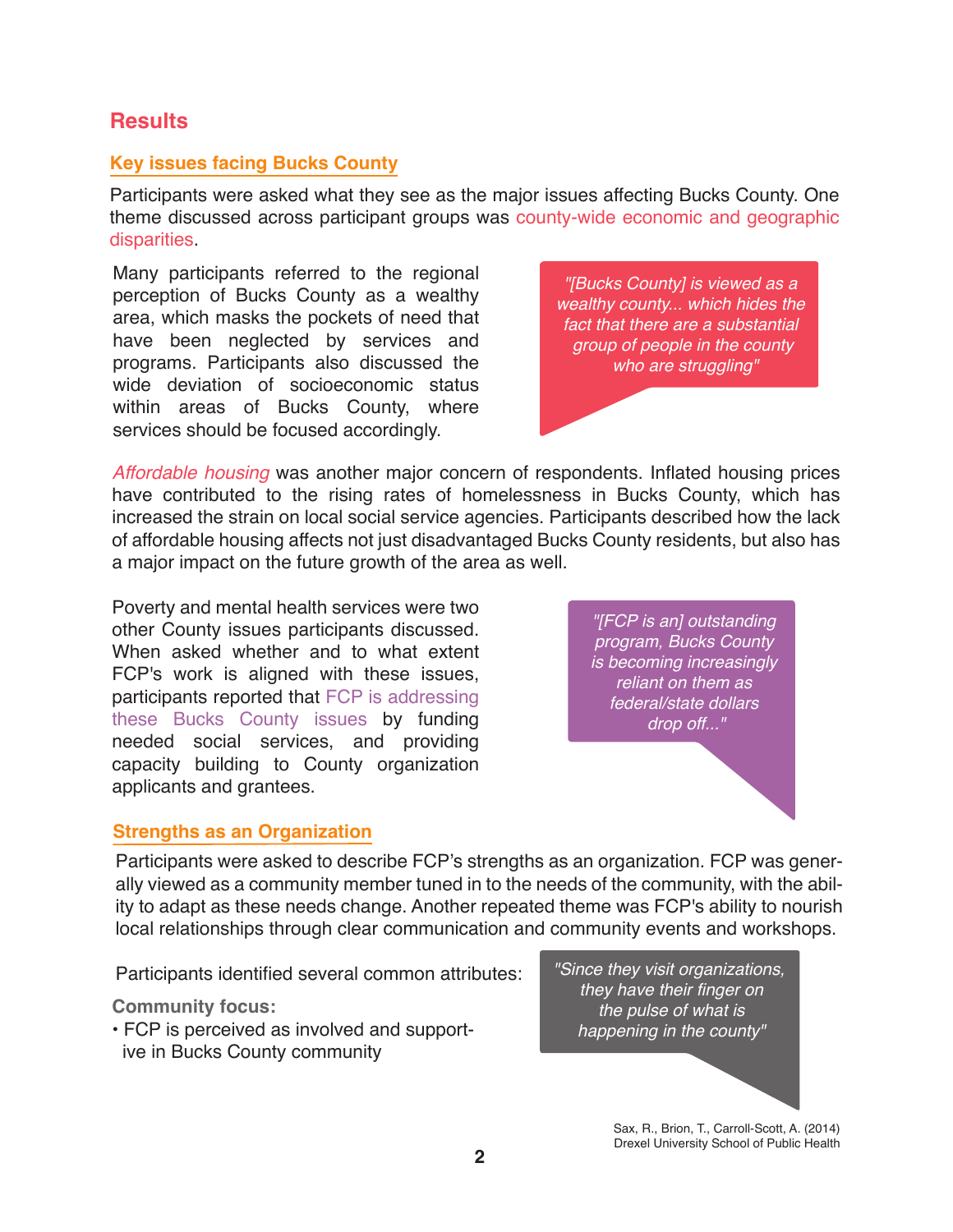• The annual luncheon is a valuable event that brings together grantees and Bucks County residents

> *"Everyone at FCP is very interested in the growth of the organizations they have invested in"*

*"FCP is very community minded, they act as a benevolent arm of the community and they take responsibility to build community very seriously"*

#### **FCP staff:**

• Grantees described staff as responsive and communicative

*"Very professionally run organization with very bright, hardworking peoplegood follow-through and clear, timely communications"*

#### • Participants across all key informant groups considered staff to be friendly and warm, with genuine interactions

• Staff is perceived to be invested in FCP and its mission, as well as grantee organi zations

#### **Capacity-building:**

- Grantees and non-grantees alike men tioned FCP's role as a professional resource for local non-profits.
- Participants were aware of the assistance offered to organizations by FCP, including: grant writing workshops, capacity building with grantees, and technical assistance for non-profits beyond funding

#### **Mission:**

- The majority of participants were able to recall FCP's mission without being prompted.
- The mission was seen as integral to the direction of FCP and its decision-making as an organization

*"Love the fact that they offer technical assistance to organizations and provide funding that allow organizations to strengthen capacities"*

> *"They have expertise and knowledge that they are willing to share to improve the field of social services"*

*"It is helpful that their mission is clear and concise- it is their largest strength"*

> Sax, R., Brion, T., Carroll-Scott, A. (2014) Drexel University School of Public Health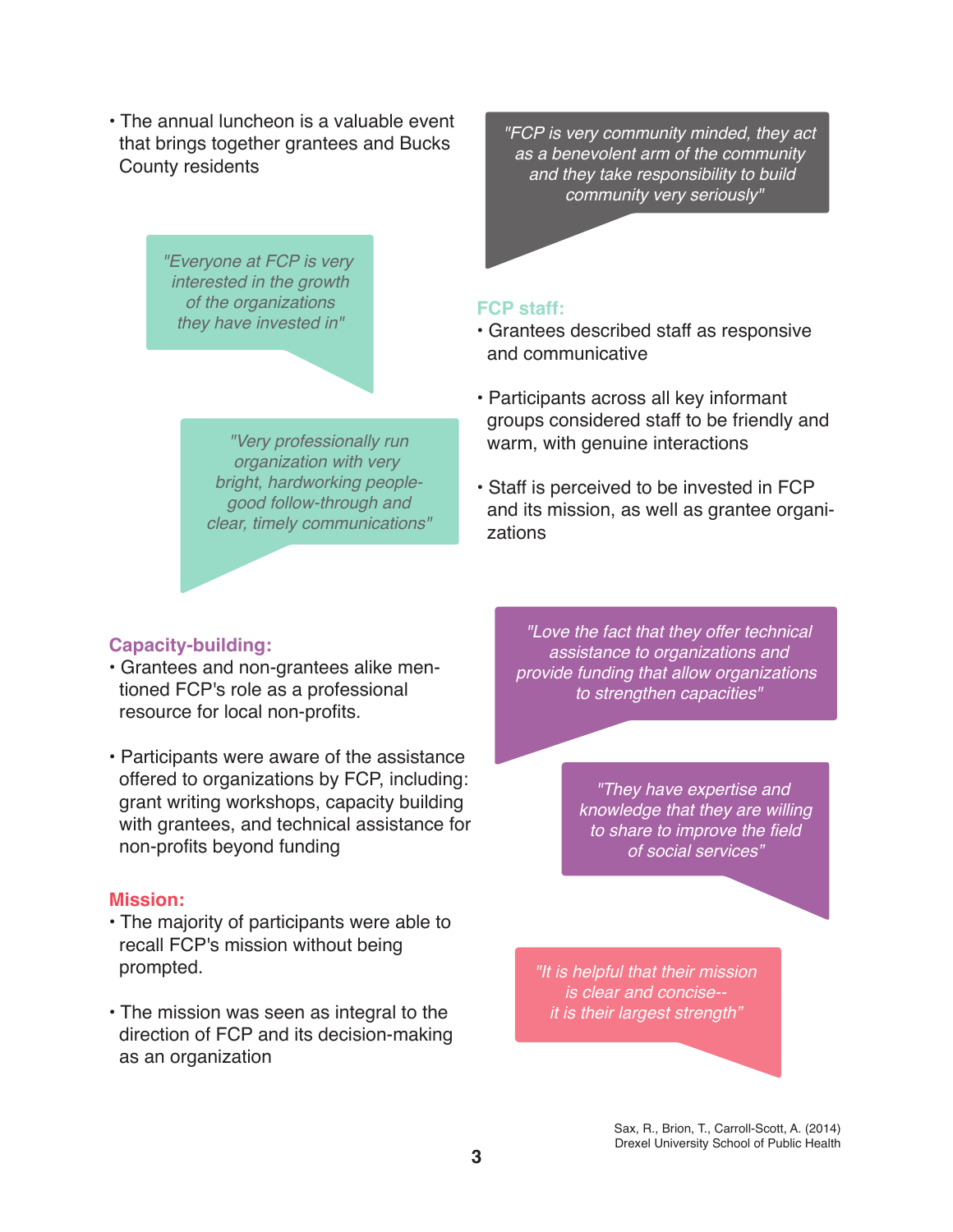• Participants connected to FCP's mission and see it as an asset. One board member participant has utilized the mission and vision in their work with other community organizations.

*"FCP is strongly mission driven... they closely scrutinize in terms*  of [Bucks] county's needs"

## **Key Informant Concerns about FCP**

While the majority of feedback was overwhelmingly positive, there were several shared areas of concern. These topics overlapped in their connection to FCP's future and financial viability.

Visibility was the most common concern of participants in many stakeholder categories. FCP was considered to be well-known by those in the non-profit and social services communities, but largely unfamiliar to the wider Bucks County region. This was especially concerning to respondents in the context of FCP's perceived future funding efforts.

Participants considered future funding as a separate potential issue for FCP. There was a mix of concern and appreciation that FCP does not publicly fundraise, with the perception that FCP could use additional funding in their grantmaking, and that fundraising would improve the organization's viability. However, respondents acknowledged that in lieu of fundraising activities, board members are left free to focus on distributing funds, and community members may already suffer from 'donor fatigue'.



*"Non-profits are aware of FCP but other communities may not know who they are. From a marketing/fundraising standpoint, do they have the capacity?"*

FCP leadership was perceived as strong and trustworthy; many respondents identified FCP management as a significant strength. Specifically, participants recognized Executive Director Ron Bernstein as the 'strong voice' behind FCP's effective decision-making. They were appreciative of his hard work and experience, but expressed concern about the impact of his eventual retirement on the organization.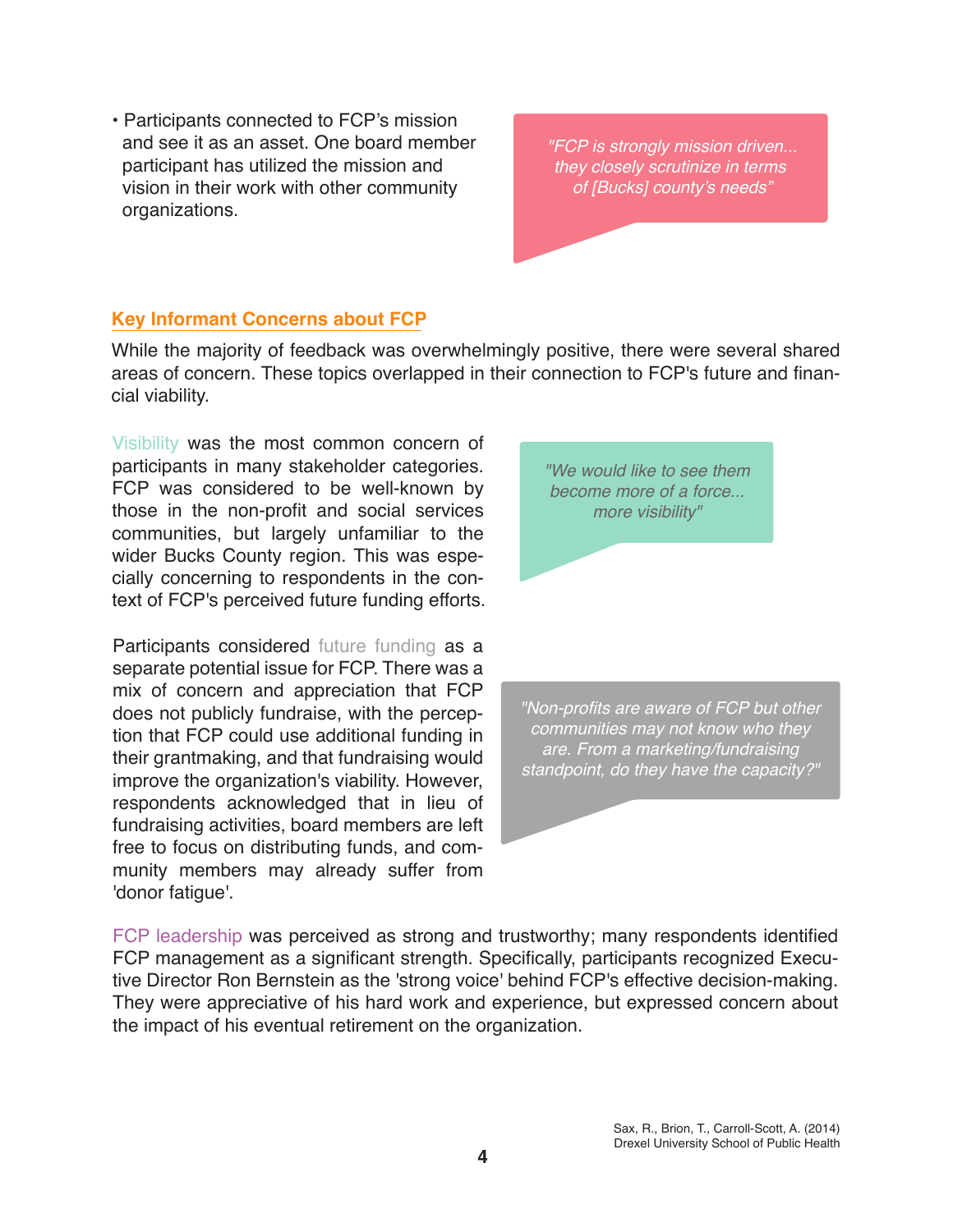*"One perspective has a very strong voice, other voices aren't as strong... not as in false steps, but it could be a weakness"*

> *"Ron connects with people very well, therefore FCP is able to connect with people"*

*"FCP has a small staff led by an* Executive Director who isn't far *off from retirement, and there is no transition plan in place. This could be a potential weakness"*

## **Other Themes**

**Breadth of funding:**

- Participants considered FCP's funding to be well diversified.
- . Board members and community participants differed whether or not FCP funding strategies should change in the future, such as:
	- FCP funding should be focused on one topic, rather than a range of community issues
	- FCP should make larger grants to fewer organizations, in order to have a larger impact

**Summer Youth Corps**

FCP was seen by respondents as an excellent facilitator of the Summer Youth Corps (SYC) program. Interns and host agency participants reported that expectations of them were clear, and the program experience was enhanced by FCP staff involvement and weekly meetings. Participants who were not direct participants (host agencies or interns) reported that SYC has a strong reputation in the community due to its significant positive impact on local youth and non-profit agencies. zation.

#### **Summer Youth Corps intern feedback:**

- The orientation was valuable. The information prepared interns for new and challenging situations, while providing them an opportunity to meet the other participants
- $\cdot$  Interns felt they achieved their goals.

*"There are a variety of levels of grants--other agencies have one level, while FCP is able to tackle different levels of need"*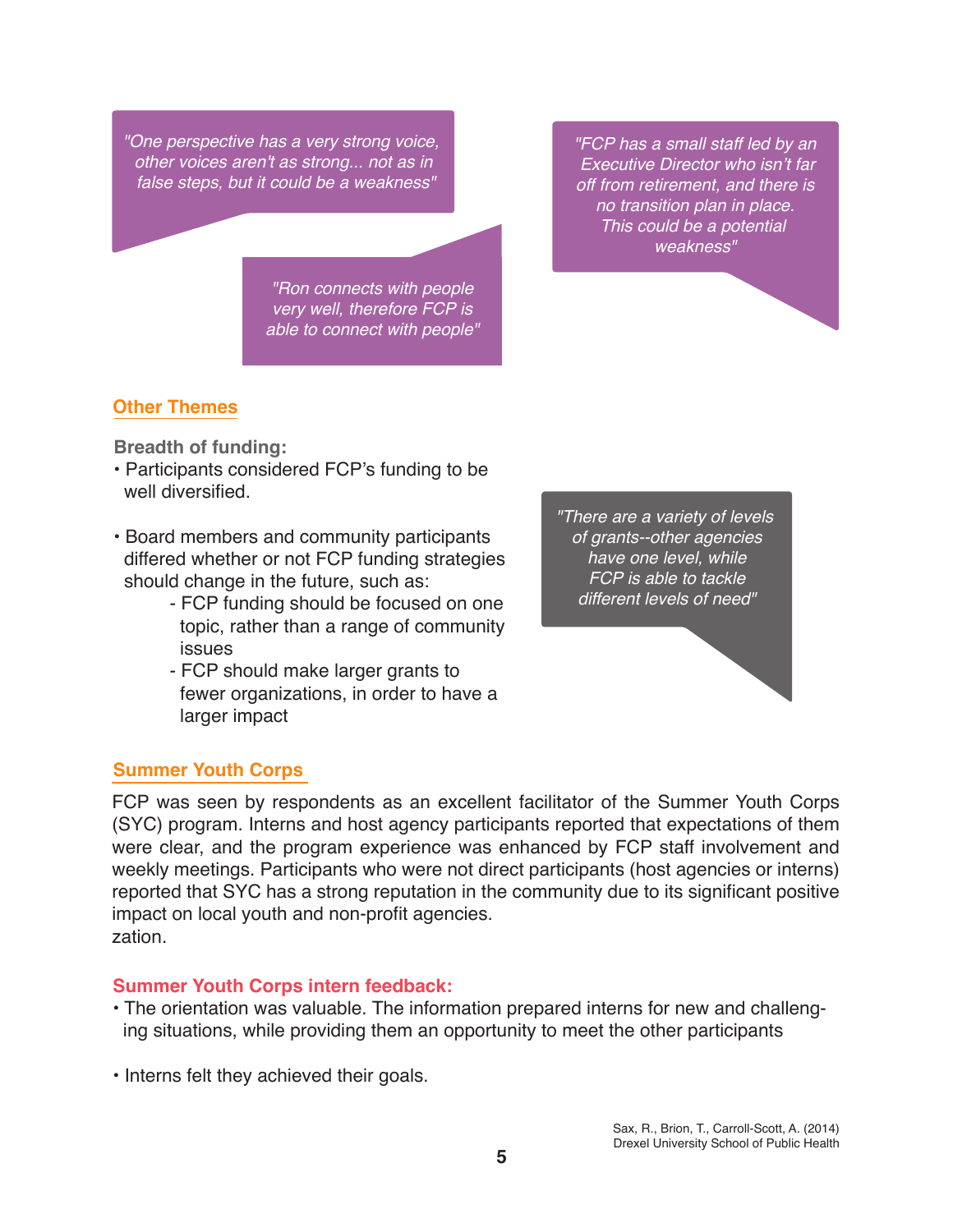- $\cdot$  Interns felt supported by their host agencies.
- $\cdot$  Interns appreciated the opportunity to learn about non-profits and special needs populations.
- SYC intern alumni would recommend the program to friends.
- . An intern suggested that earlier notification of the internship would allow students to receive college credit for the internship.



#### **Summer Youth Corps Host Agencies:**

- Supervisors praised the high caliber of SYC interns, and their positive impact on host agencies & the populations they serve
- Site visits were seen as valuable opportunities to expose other interns to the work of the host agency.

## **Conclusions**

The qualitative phase of the FCP evaluation has demonstrated that FCP has established a strong, positive presence in Bucks County over the last seven years. FCP plays a unique role in Bucks County by filling a local need with a depth of services. Grantees praised FCP staff and the organization's commitment to capacity-building, while board members commended the multi-level approach to funding. Due to the hard work of the staff and FCP board, this evaluation documents FCP as a highly regarded and professional agency, poised to make a significant and sustainable impact in the Bucks County community.

> *"They are unique in Bucks County, an organization that has a focus on mental health but able to see the broad range of what mental health means for everyone in Bucks County"*